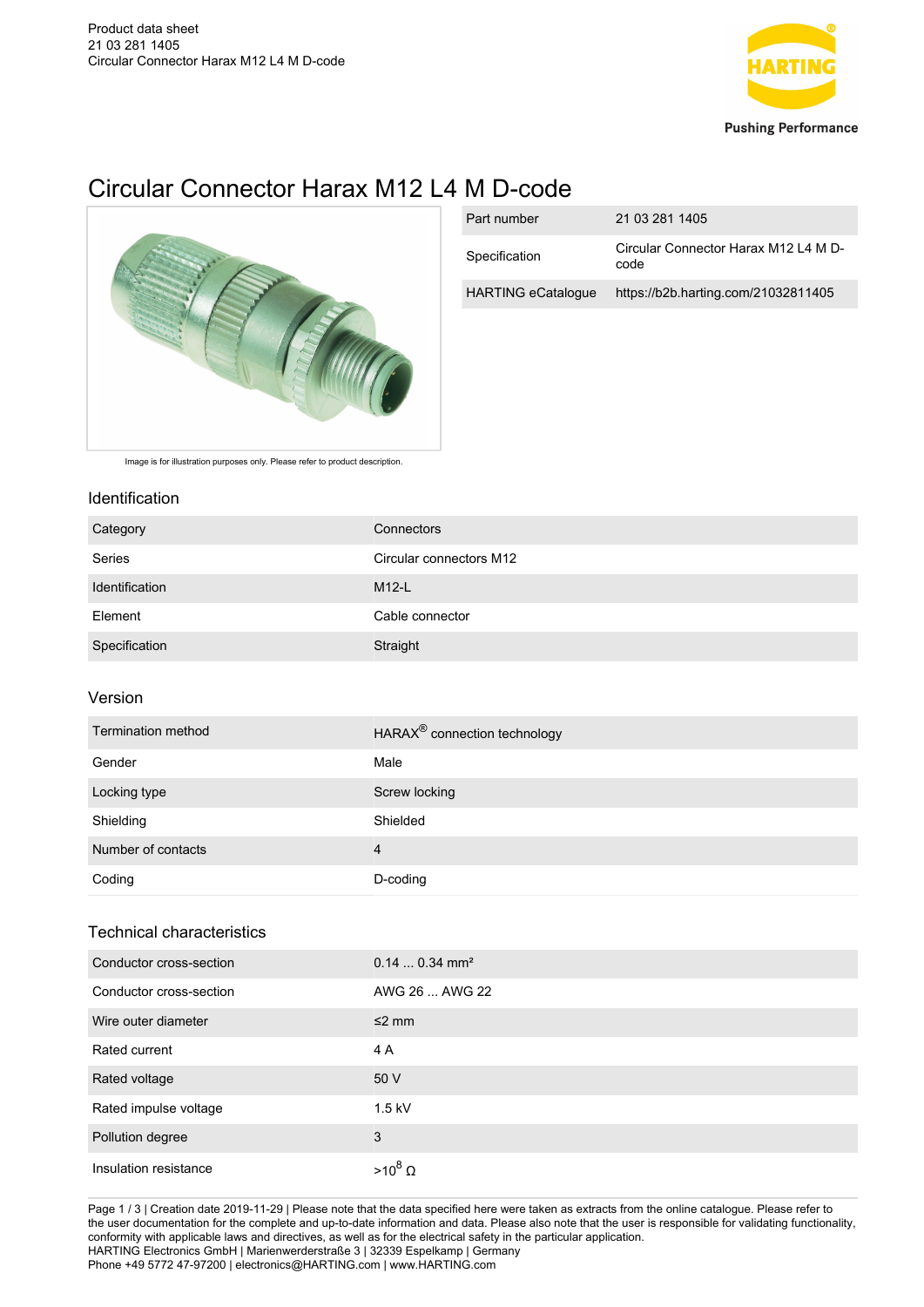

#### Technical characteristics

| Contact resistance                        | ≤10 mΩ                       |
|-------------------------------------------|------------------------------|
| Ambient temperature                       | $-40$ +85 °C                 |
| <b>Tightening torque</b>                  | $0.6$ Nm                     |
| Wrench size (knurled screw / knurled nut) | 17                           |
| Mating cycles                             | $\geq 100$                   |
| Degree of protection acc. to IEC 60529    | IP65 / IP67 when mated       |
| Cable diameter                            | $4.58.8$ mm                  |
| Transmission characteristics              | Cat. 5 Class D up to 100 MHz |
| Overvoltage category                      | III                          |
| Isolation group                           | $1(600 \leq CTI)$            |

### Material properties

| Material (insert)                  | Polyamide (PA)                                         |
|------------------------------------|--------------------------------------------------------|
| Material (contacts)                | <b>Brass</b>                                           |
| Surface (contacts)                 | Gold plated                                            |
| Material (hood/housing)            | Zinc die-cast                                          |
| <b>RoHS</b>                        | compliant with exemption                               |
| RoHS exemptions                    | 6(c): Copper alloy containing up to 4 % lead by weight |
| <b>ELV</b> status                  | compliant with exemption                               |
| China RoHS                         | 50                                                     |
| <b>REACH Annex XVII substances</b> | No                                                     |
| <b>REACH ANNEX XIV substances</b>  | No                                                     |
| <b>REACH SVHC substances</b>       | Yes                                                    |
| <b>REACH SVHC substances</b>       | Lead                                                   |

## Specifications and approvals

| Specifications  | IEC 61076-2-101                                            |
|-----------------|------------------------------------------------------------|
| UL / CSA        | UL 1977 ECBT2.E102079<br>CSA-C22.2 No. 182.3 ECBT8.E102079 |
| <b>PROFINET</b> | Yes                                                        |
| Commercial data |                                                            |
| Packaging size  | 1                                                          |
| Net weight      | 52.2 <sub>g</sub>                                          |

Page 2 / 3 | Creation date 2019-11-29 | Please note that the data specified here were taken as extracts from the online catalogue. Please refer to the user documentation for the complete and up-to-date information and data. Please also note that the user is responsible for validating functionality, conformity with applicable laws and directives, as well as for the electrical safety in the particular application. HARTING Electronics GmbH | Marienwerderstraße 3 | 32339 Espelkamp | Germany Phone +49 5772 47-97200 | electronics@HARTING.com | www.HARTING.com